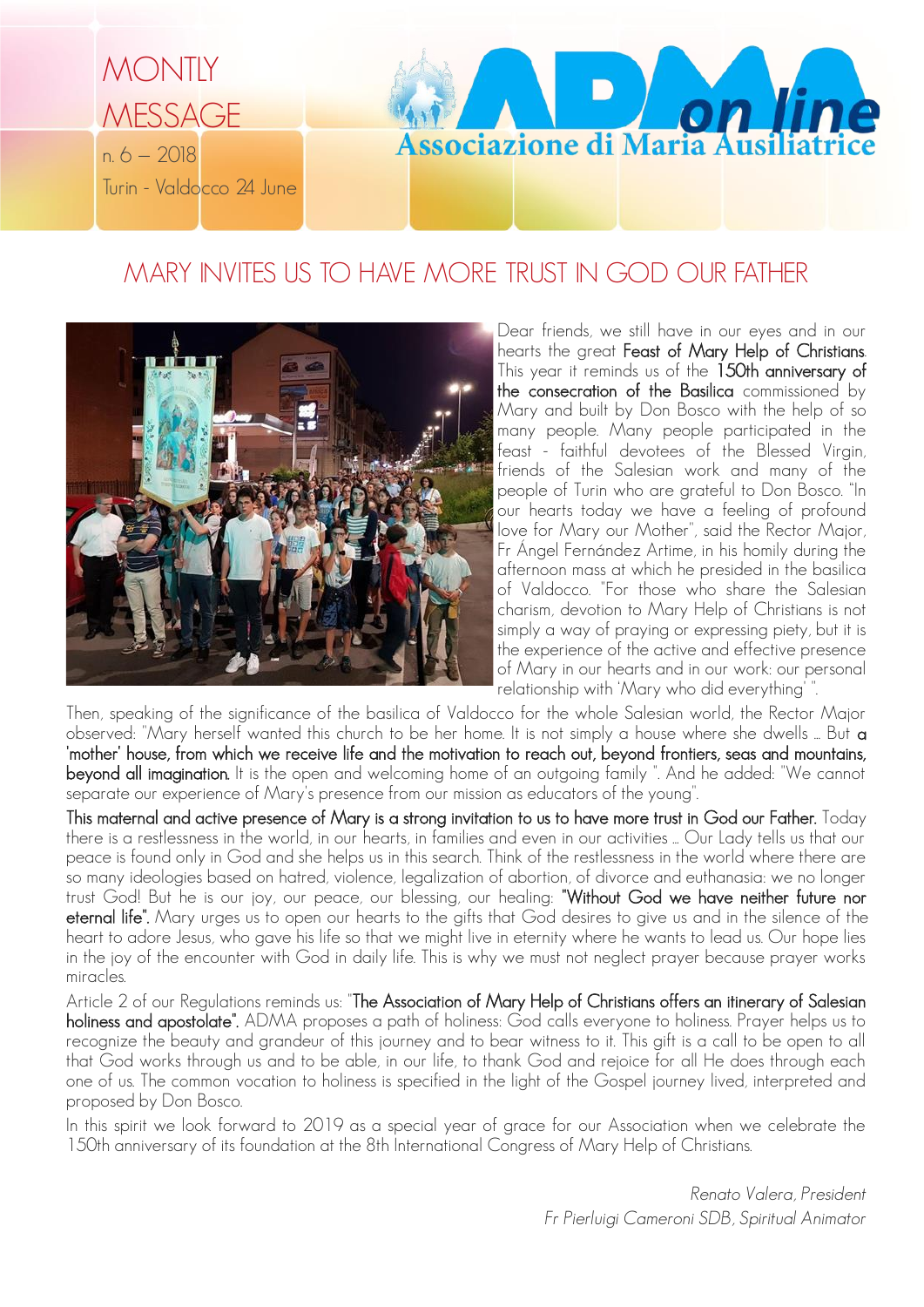

## **Formation Programme 2017-2018: Introduction to Devout Life by**

## **St. Francis of Sales** *9. A WORD ABOUT TEMPTATIONS*

Fr Gianni Ghiglione

The fourth part of the Introduction is devoted entirely to "opportune advice against the most frequent temptations".

The word temptation occurs in the Our Father when Jesus invites us to pray "lead us not into temptation". He himself, the Son of God, was tempted by the devil at the beginning of his public life. This means that being tempted is not evil, it is not a sin! It is not evil to have temptations but it is wrong to open the door to them! [Temptation] *"cannot make us displeasing to God as long as we do not take pleasure in it and do not yield to it."* (IV, 3). "*As long as your will refuses its consent not only to the temptation but also to the pleasure, do not be in the least disturbed for God is not offended by them*." (IV, 5). *Note well that there is a difference between feeling and consenting*. Feeling the attraction of evil or having temptations of all kinds happens to everyone; the evil lies in consenting, in allowing the will to accept them and put them into action (IV, 3).

#### What are the most frequent temptations?

Human respect: with great irony Francis talks about the attitude of the world towards those who decide to change their lives or embrace a truly Christian life. I have seen gentlemen and ladies spend whole nights in a row playing chess and cards. Their friends did not worry about it. But if we do an hour of meditation everyone rushes to the doctor to seek a cure for us! *To get on well with the world, we must go hand in hand with it. We should remain firm in our intentions and our perseverance will show that we are serious.* It is not easy to resist teasing and joking or to give up certain pleasant but futile habits. The temptation to backtrack is there and it is a good sign: it means that we have really changed course!



Discouragement: sometimes we are alone on the path we have taken and we are not understood even by those who are close to us*. Have a little patience and you will see that the discouragement is nothing and you will be filled with joy. One day of devotion is worth more than a thousand years of life in the world!*

Some advice for serious temptations, that is, those that lead to serious sin, betraying the promises we have made and turning away from God:

- *Have recourse to God:* we should pray with all our heart to reject the evil that faces us and seeks our assent.
- *Divert your mind from it by means of good and praiseworthy occupations.*
- *The best remedy against temptations whether great or small, is to open our hearts and make known our suggestions, feelings and affections to our spiritual director* (IV, 7).

And in the face of small temptations? *It is easy for a man or a woman to refrain from adultery but it is not easy to*  refrain from amorous glances, from giving or receiving flirtatious love, from soliciting little favours, from speaking *or listening to words of flattery… little temptations to anger, suspicion, jealousy, envy, flirtation, vanity, frivolity, duplicity, affectation, deceit, unchaste thoughts - these are the trials which even the most devout and resolute must constantly face. Here also*

*• Renew the firm decision to serve God (IV, 9).*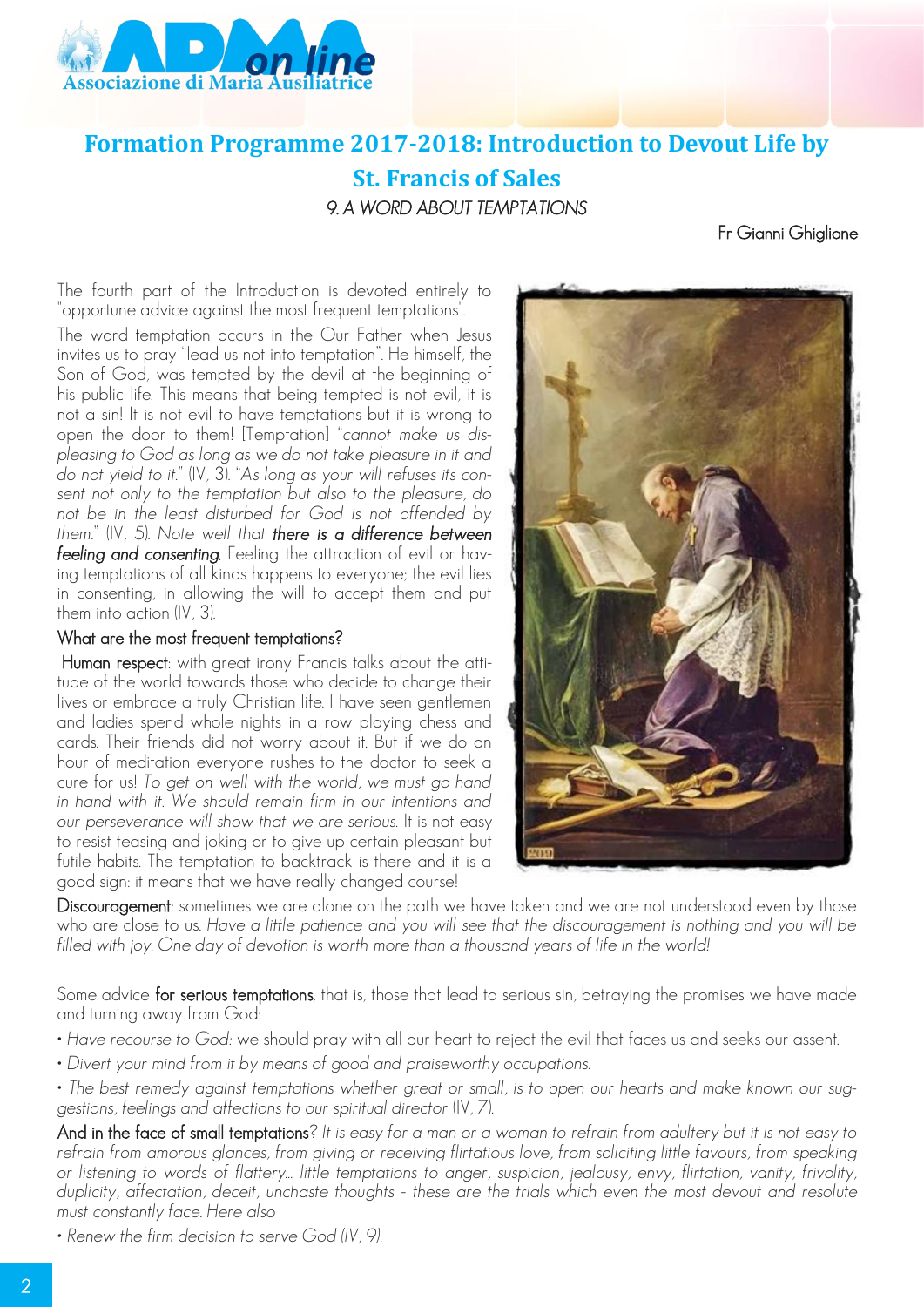

- *Be committed to performing acts contrary to temptation: all for the love of God.*
- *Pray to Jesus who is by your side.*

#### Two temptations not to be underestimated:

- Anxiety: if you are driven by self-love in your efforts to free yourself from evil, then you will become anxious, as if it were more dependent on you than God. If on the other hand you are motivated by love of God, then you will do it with patience and serenity. Anxiety is one of the worst evils that can affect the soul, apart from sin. Our heart, when it is troubled and agitated, loses the strength to preserve the virtues it had acquired. We must be determined, Francis insists, but without anxiety or disturbance. Speaking of patience, he stressed that owning one's soul is the greatest aspiration of man!

- Sadness: the bad effects produced by sadness include anguish, laziness, indignation, jealousy, envy, impatience (IV, 12). Sadness removes all beauty from the soul and generates a certain distaste for the things of God. The remedy lies in renewing one's commitment to prayer and above all the frequency of Holy Communion, which gives strength to the heart and joy to the spirit.

Conclusion: *we must try to keep a constant and unchanging balance of mind in the midst of this great variety of changes. A ship may sail in different directions, driven by various winds, yet the needle of its compass will always*  point towards the pole star. Let everything turn upside down, not only about us but also within us: the highest *point of our heart, which is the needle of our compass, must always be turned to God, our Creator, and Saviour*. (IV, 13).

## On the care of spiritual life

If we read the fourth part we will taste the richness of wisdom, experience and concreteness of Francis, an extraordinary guide to the Lord Jesus. In the last part he insists on advice and exercises to strengthen and confirm our decision to walk the road we have undertaken. It seems to me that everything is concentrated in the initial comparison, which I beg you to read paying attention to the adjectives and adverbs because these are the words that make all the difference, as we mentioned at the beginning, between a good life and a "holy" life.

*Even a good clock needs to be wound twice a day, in the morning and in the evening. Besides this, it has to be dismantled every year, to clean the rusty parts, to straighten those that are bent and to replace the worn out. Thus, whoever has a deep concern for his dear heart must wind it up daily to God, in the evening and in the morning, by means of the exercise mentioned above. Besides, he must examine its conditions several times, rectifying and readjusting it.*

*Finally, at least once a year, it should be dismantled and all its parts examined in detail. In other words, all its desires and passions are to be examined to remedy all the defects that may be there.*

The centre always remains the heart!

He then gives examinations of conscience on the heart at three levels: towards God, towards self and towards one's neighbour.

And since love plays the most important role in the journey towards God, Francis offers some meditations to warm the heart, so that it may continue its journey with fidelity and perseverance.

## For personal reflection:

How do you behave in the face of the temptations you consider "serious" for your Christian life?

And for "small" temptations, do you pray in the moment of temptation? Do you ask for help?

Are you ashamed of being a Christian or have you the courage to declare your faith?

Do you take care of your spiritual life? Which means:

Do you have a regular confessor, a friend of the soul?

Do you pray regularly?

Are you faithful to Sunday Mass?

Do you pause from time to time to reflect on your journey to the Lord?

Are you generous with the Lord? Don Bosco used to say "the Lord will not be outdone in generosity!"c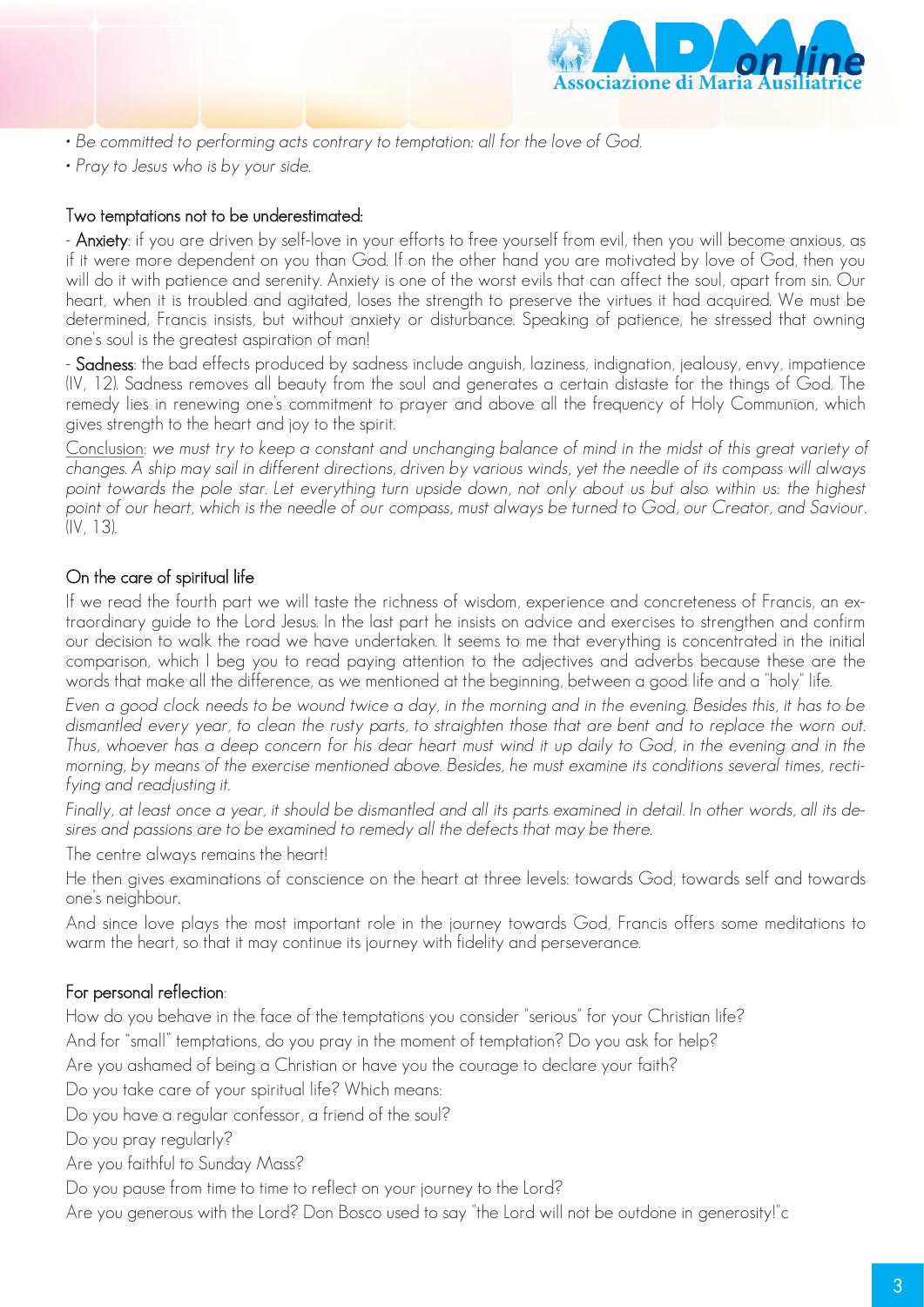

## **"With Mary, the woman who believed" 8th International Congress of Mary Help of Christians**



During the meeting of the World Consultative Body of the Salesian Family in Turin from 21 to 23 May in conjunction with the feast of Mary Help of Christians, the theme of the 8th International Congress of Mary Help of Christians was officially announced, to be celebrated in Buenos Aires (Argentina) from 7 to 10 November 2019.

With the title "With Mary, the woman who believed" the event will focus on listening to the Word, highlighting how faith in Jesus is transmitted from person to person, from generation to generation, narrating the marvels accomplished by God. All this is done with Mary, who welcomed Jesus in her virginal womb. She is our mother, teacher and guide in the faith, particularly in the accompaniment of the younger generation, in their journey to joy, as the Preparatory Document for the October Synod reminds us. In it the Church invites us to be generative adults, rooted "in prayer and in supplication for the gift of the Spirit that guides and enlightens everyone".

The 8th International Congress of Mary Help of Christians is an event of the Salesian Family, promoted by the Association of Mary Help of Christians (ADMA) in agreement with the Secretariat of the Salesian Family and with the Salesian Family

of Argentina. Argentina was chosen to commemorate the first missionary frontier of Don Bosco and also to acknowledge the particular value Pope Francis attaches to devotion to Mary Help of Christians and the Basilica of Mary Help of Christians in Almagro, where he was baptized and where he expressed his love for Mary Help of Christians until he was elevated to the chair of Peter.

The Congresses of Mary Help of Christians are events of global importance for the Salesian Family which seeks to increase its spiritual and apostolic identity by promoting devotion to Mary Help of Christians. Providentially, in 2019 ADMA will celebrate the 150th anniversary of its foundation.

#### Since 1988 seven International Congresses have been celebrated:

I: Torino-Valdocco (Italy) in 1988, on the occasion of the centenary of Don Bosco's death;

2: Cochabamba (Bolivia) in 1995;

3: Seville (Spain) in 1999;

4: Torino-Valdocco (Italy) in 2003, on the occasion of the centenary of the coronation of Mary Help of Christians;

5: Mexico City (Mexico) in 2007;

6: Czestochowa (Poland) in 2011:

7: Torino-Valdocco / Colle Don Bosco (Italy) in 2015, on the occasion of the bicentenary of the birth of Don Bosco.

The paper can be read at the following site:

www.admadonbosco.org

## For every comunication you can contact

the following email adress: pcameroni@sdb.org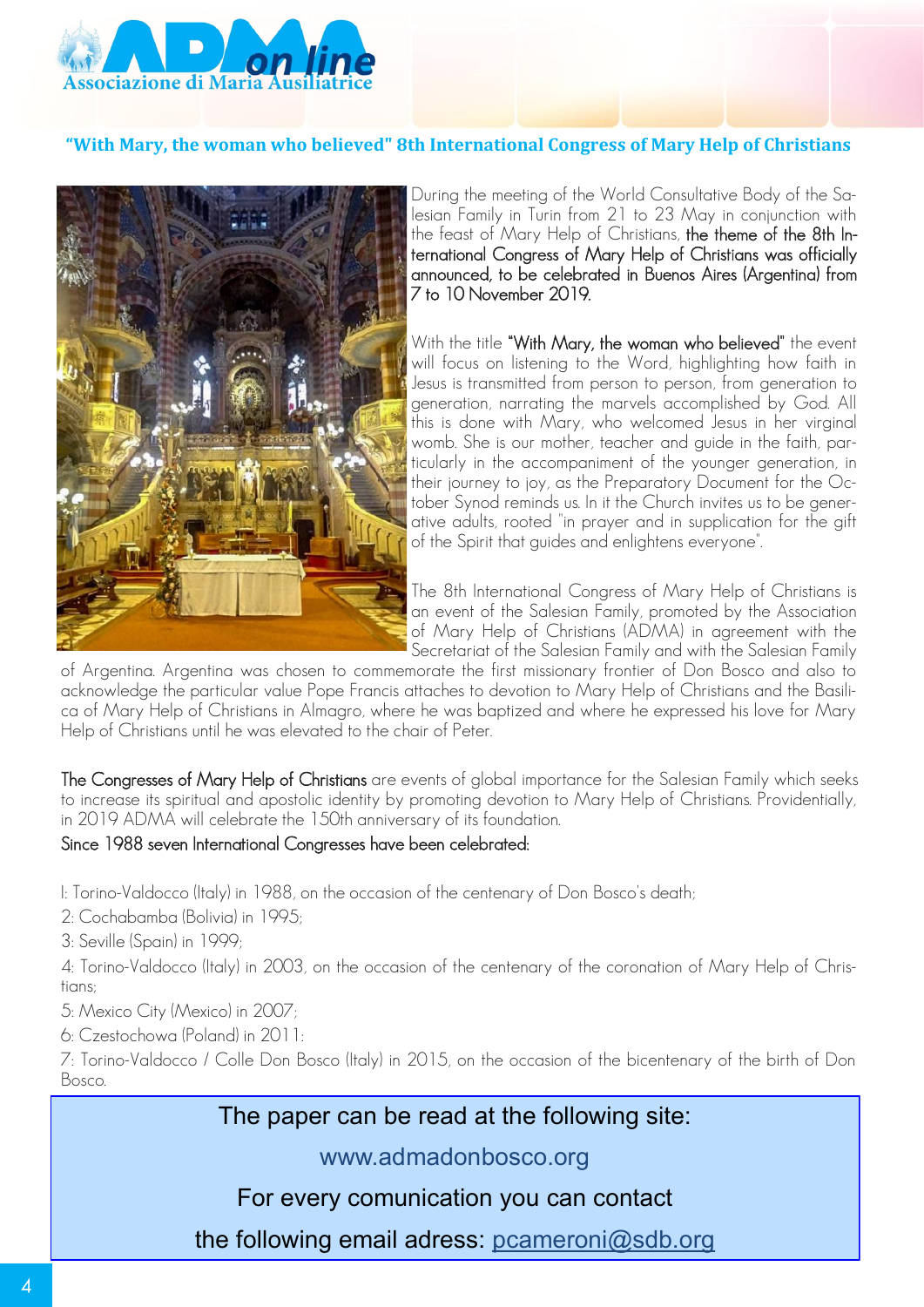

# FAMILY CHRONICLE

## SEVILLE (SPAIN) – PROVINCIAL ASSEMBLY OF ADMA IN THE SEVILLE AREA

The Salesian House of the Holy Trinity in Seville hosted the eleventh Provincial Assembly of the Seville area on Sunday 29 April 2018. Superbly organized by the host association from Trinidad, the event was attended by about 1000 people from Andalusia, Extremadura and the Canary Islands.

Preceded by the procession of the flags of the Associations present, the day began with the celebration of Holy Mass presided over by Fr Eusebio Muñoz, SDB., Delegate of the Rector Major for the Salesian Family. In his homily he said that one of the current challenges proposed by ADMA is the care of the sacraments in daily life. A large number of priests concelebrated, most of them spiritual animators of the various Associations. The Mass was "a piece of Heaven on earth". All the participants took part in silence and recollection. At the end Fr Eusebio read the message sent by the Rector Major for the occasion.

The Mass was followed by the formative moment of the Assembly, with a talk given by Fr Eusebio Muñoz. He began by stating that "he had never found a place where the Virgin Mary was loved more than in our region". On the other hand, he wanted to underline that young people are also responsible in spreading devotion and love for Mary Help of Christians, and that is why ADMA groups should be passionate in the commitment to approach and involve young people in the journey of the inner life. Undoubtedly, one of the ideas that most appealed to those present was that "thanks to the devotion to the Blessed Virgin we are preserving the faith in our homes, villages and cities", and that therefore the members must continue to serve the Church in this holy purpose.

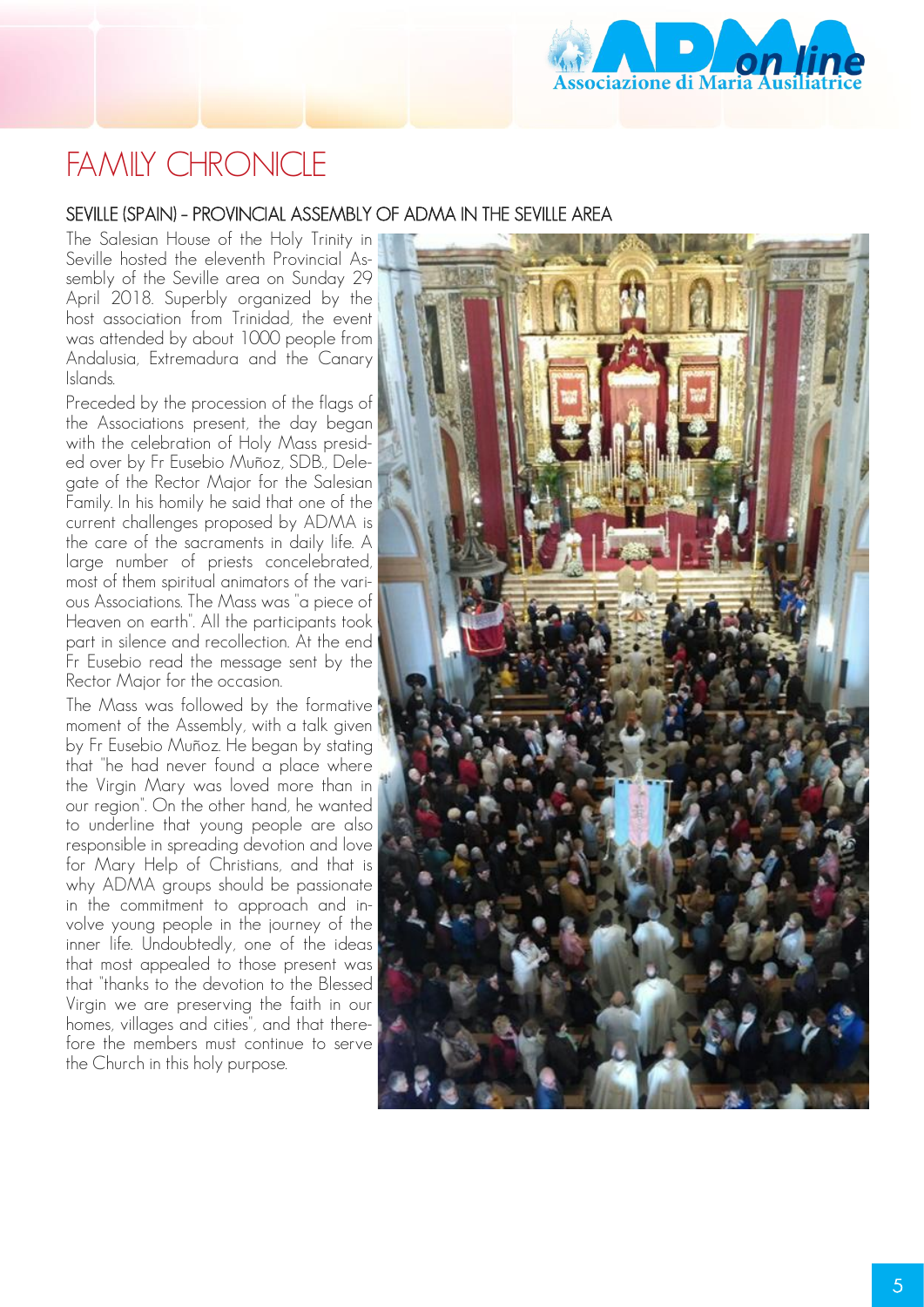

## SEVILLE - NEW PROVINCIAL COUNCIL

On 29 April 2018 the members of the new provincial council were elected during the eleventh Provincial Assembly of the Area of Seville. The Council for the four-year period 2018-2022 is as follows:

- MARÍA JOSÉ, VÉLEZ BERNAL President Animation of the Sevilla-Huelva area
- MARÍA DOLORES, MOYANO MATÍAS Vice-President and Youth Animation of the Extremadura area
- JOSÉ MARÍA, TORRES ZURITA Secretary Málaga-Granada-Almería area
- TRINIDAD, PALOMERO ALMENARA -Technology Animation of the Córdoba area
- MARIBEL, PERERA DÍAZ Formation- Las Palmas and Gran Canaria
- JULIO, NIETO MÁRQUEZ Promotion Animation of the Sevilla-Huelva area

- OMAYRA DEL PILAR, VERA HERNÁNDEZ - Communication - Animation Tenerife area - MARÍA JOSEFA, VIDAL VISO - Family - Animation of the Cádiz area

- MARIBEL, LÓPEZ MENDO-ZA - Zelatrici - Animation of the Jaén area

All the elected representatives declared their willingness to accept the responsibility entrusted to them.



## TURIN – YOUTH ADMA RETREAT

i

For some years now, the young people of Primary ADMA have gathered in Pianezza for a retreat. This year 56 young people, aged between 14 and 29, participated. Fr. Stefano Mondin, Youth Ministry Delegate of the ICP, preached the retreat, a sign of the increased collaboration between the SYM and Youth ADMA. Fr Roberto Carelli and Fr Matteo Mura were available for confessions and to listen and accompany young people. The presence of married couples from ADMA was significant. They took turns on the various days, witnessing to the beauty of married life in Jesus.

Mary was presented, as she lived her daily life, and in particular in those pages of the Gospel that recount the most important moments of her life: the Annunciation, the Visitation, Mary at the foot of the cross, Mary in the upper room in the midst of the apostles.

These days of retreat were a real meeting: meeting among young people, meeting of friends, meeting of those who guide and those who are guided, those who listen and those who are listened to, and - most of all – a meeting with Mary, with the mother who smiles on us and embraces us. While she caresses us with one hand, with the other she shows us the One in whom all these encounters become fruitful and generate little corners of paradise: Jesus.

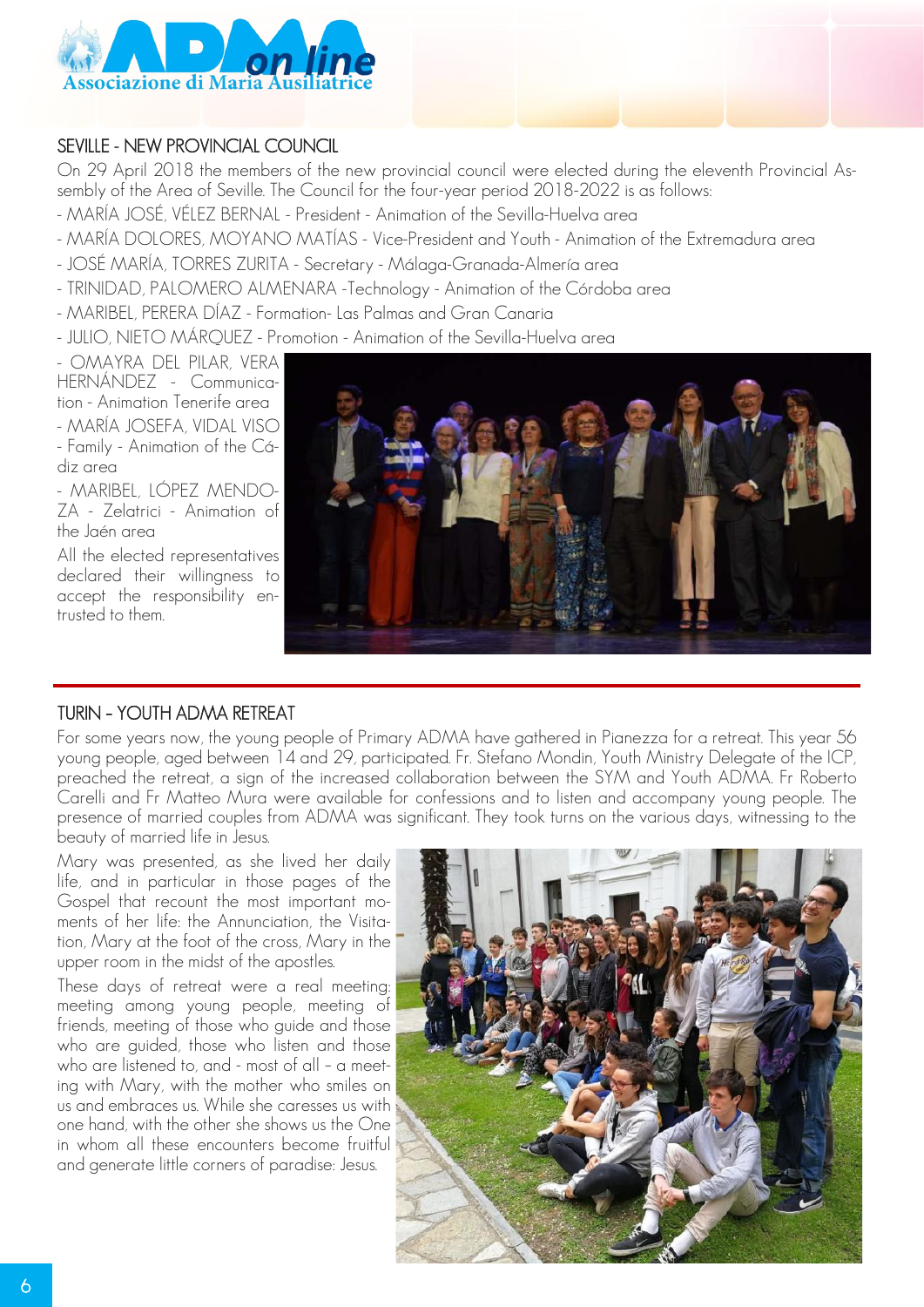

## BUENOS AIRES (ARGENTINA) - MEETING IN PREPARATION FOR THE 8TH INTERNATIONAL CONGRESS OF MARY HELP OF CHRISTIANS

On Saturday, 5 May 2018, at the Salesian Provincial House of Southern Argentina in Buenos Aires, there was a meeting of the Central Commission which is preparing for the 8th International Congress of Mary Help of Christians, together with Fr Pierluigi Cameroni, Spiritual Animator of ADMA and Mr. Tullio Lucca who was appointed by the Primary ADMA to accompany this event. The Commission was presided over by Fr Honorio Caucaman, Provincial of ARS, and coordinated by Fr Alejandro Gomez, with the presence of various representatives of the groups of the Salesian Family.

The meeting allowed the participants to share the theme, the contents, the programme and the logistics for the celebration of the event. The place is significant. The Almagro neighbourhood has several works of the Salesians and of the FMA. In the centre is the wonderful Basilica of Mary Help of Christians, designed by the Salesian Fr Giuseppe Vespignani. It was here that Pope Francis was baptized.

In the evening we had a real family gathering in the home of Maria Ines, president of the South Argentina AD-

MA and with about 20 members of the ADMA of the North and the South, and all the provincial council members. We were moved by the presence of several members of North Argentina who made the journey to meet us.

On Sunday 6 May, Fr Pierluigi met some fifty ADMA members from the Buenos Aires area and Northern Argentina. We celebrated the Eucharist and held a beautiful meeting of discussion and communion on the programme and identity of ADMA. There is a great love for ADMA, even if the

l



necessary spiritual accompaniment is often lacking. There are dedicated people who are passionate about the Association. We concluded with the Rosary in the chapel where Pope Francis was baptized.

## GUADALAJARA (MEXICO) - PROVINCIAL CONGRESS OF MARY HELP OF CHRISTIANS

With the aim of promoting a deeper Marian devotion, the Provincial Congress of Mary Help of Christians was celebrated from 11 to 13 May. The event was held at the Salesian Institute of Tlaquepaque, Jalisco. About 130 people participated, mostly members of the Salesian Family, especially the Association of Mary Help of Chris-

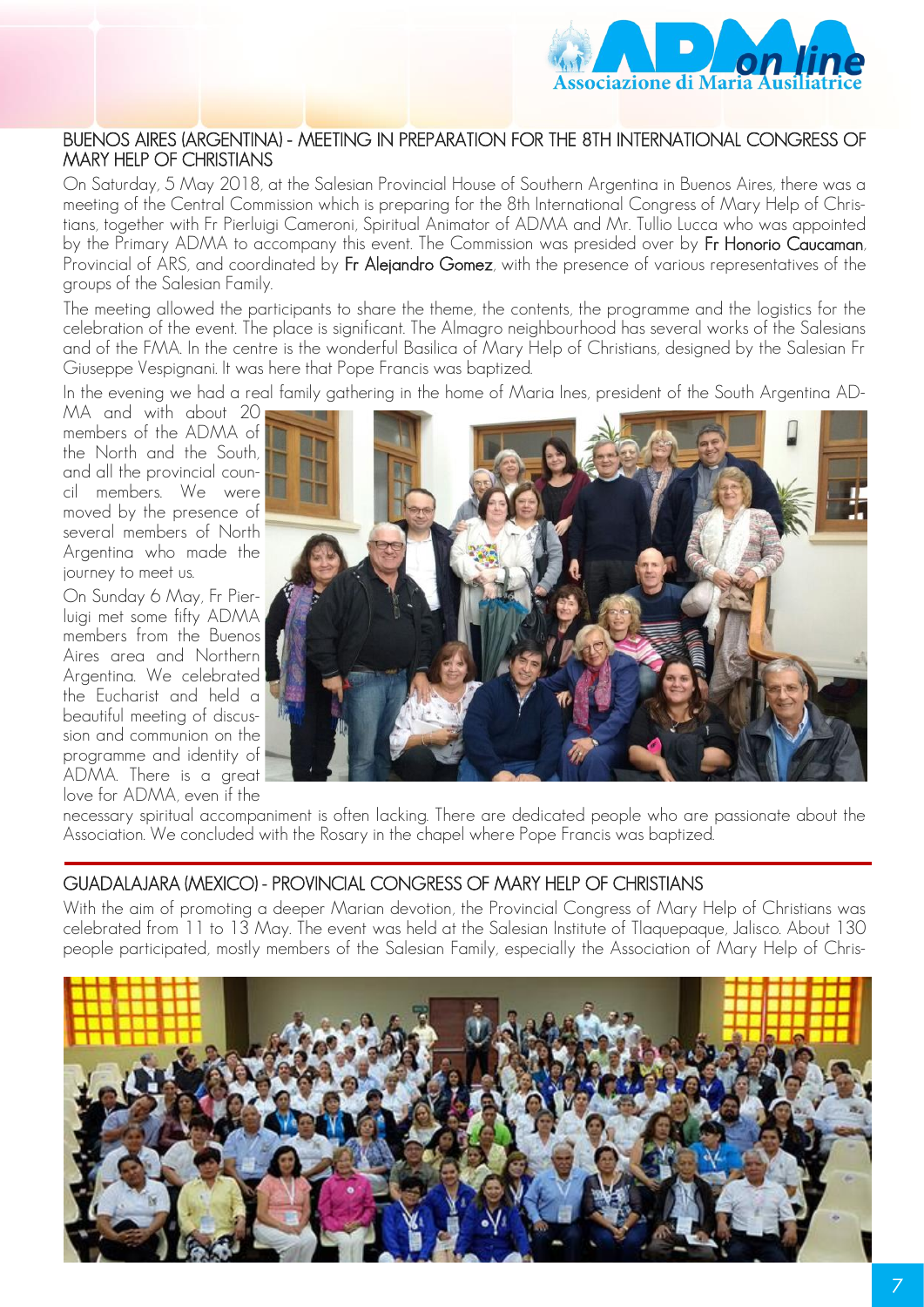

tians (ADMA). The motto of the Congress was: "Mary Help of Christians, Our Lady of Difficult Times".

The Congress, was opened by the Provincial, Fr Hugo Orozco. It took place around three conferences: the first by Fr Juan José Bartolomé, a biblical scholar, entitled "Biblical foundation of Mary as Help of the faith of the disciples: a commentary on Jn 2, 1-12. The second, by Fr José Luis Plascencia, professor of theology, was entitled "Mary who helps and intercedes in times of difficulty", while the third was by Fr Octavio Balderas: "Attitudes of Mary in facing difficulty".

In addition to the conferences, the organizers prepared six short courses dedicated to different aspects of Marian devotion, in addition to 12 workshops on expressions of Marian devotion.

The postulators of the cause of the Servant of God, Sister Antonieta Böhm, gave an important presentation. Some important aspects of her life were presented in a musical prepared by the students of the College of Coacalco Laura Vicuña, the place where Sister Antonieta lived her last years.

The conclusion of the Congress took place with the Eucharistic celebration presided over by Father Hugo Orozco, at the end of which diplomas of aggregation to the Primary ADMA were awarded to the centres of Tlaquepaque, Sahuayo, Nuevo Laredo and Mexicali.

## TURIN – MEETING OF THE SALESIAN FAMILY OF PIEDMONT AND VALLE D'AOSTA WITH THE RECTOR MA-JOR

On the afternoon of Sunday 20 May 2018 the Rector Major met the members of the various groups of the Salesian Family in the Teatro Grande at Valdocco, More than 400 people were present. The Tenth Successor of Don Bosco invited each of those present to "live in the Church the beauty of their vocation, with the charism proper to each group of the Salesian Family". Then he also recalled that in order to do this a deep path of mutual knowledge is necessary: one cannot in fact love what one does not know. His words involved and excited the audience, who intervened with numerous questions. Since it was Pentecost Sunday, the Rector Major also emphasized: "The most precious thing we can and must offer to others is our witness of communion: showing that the unity of our Salesian Family is a precious gift of God and the Holy Spirit". Many ADMA members were present along with the President Renato Valera.



j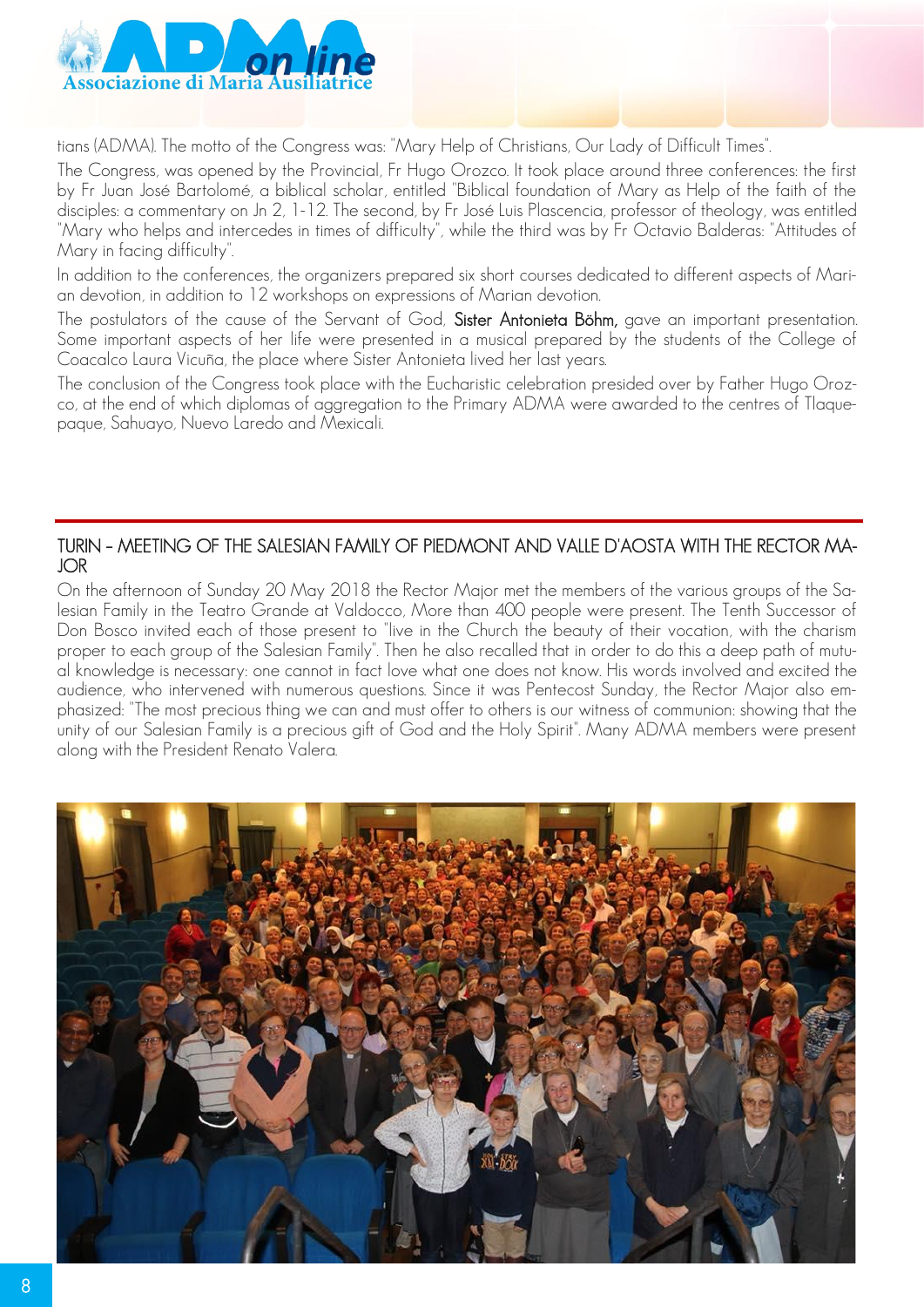

## TURIN - WORLD CONSULTATIVE BODY OF THE SALESIAN FAMILY "LISTENING TO THE YOUNG, IT IS THE CHURCH ITSELF THAT IS REJUVENATED":

From Monday 21 to Wednesday 23 May the annual meeting of the World Consultative Body of the Salesian Family took place in Turin-Valdocco, presided over by the Rector Major Fr Ángel Fernández Artime. 27 groups of the Salesian Family were represented at the meeting. ADMA was represented by the President, Renato Valera, the treasurer, Andrea Damiani, the secretary, Mariapia Gallo and the spiritual animator Fr Pierluigi Cameroni.

On Monday 21 May Fr Rossano Sala, SDB, Special Secretary of the Synod of Bishops, presented his report in a clear and concise manner: "Towards the Synod of Bishops, Emerging Dynamics, Relevant Issues, Decisive Questions". He noted that "there is a loss of educational passion in the ecclesial community, which leads to an inability to accompany young people and an absence of significant adults."

Fr Sala then underlined how the impossibility of speaking to young people without listening to them has already emerged in the preparation of the Synod. "Only when you have a clear idea of reality can you discern and understand the challenges of the Church and of young people. One of the most important challenges is listening to young people; and, listening to the young, it is the Church itself that is rejuvenated," he said.

Fr Ivo Coelho, General Councillor for Formation presided at the Mass. In his homily he spoke of "Mary as Mother and Teacher, who teaches us to love as Jesus taught us". The presence of the Department for Formation was very enriching for the participants, thanks to the presentation of the theme of the accompaniment of young people.

In the afternoon Fr Silvio Roggia, from the Department for Formation, presented the theme: "Accompaniment and the Salesian Family". "Accompaniment is the way Don Bosco educated the young and is something that belongs to all the groups of the Salesian Family. In accompaniment we discover the need young people have of adults they can trust ... We are the experts of accompaniment, but there is the challenge of preparing ourselves to accompany young people with quality and depth."

In the first part of Tuesday morning Fr Silvio Roggia continued on the theme of spiritual accompaniment. Some groups presented their experiences in listening and accompanying. The first group was "Cancão Nova", which described the accompaniment carried out at different stages of life. Sr. Paola Casalis, FMA then went on to present the experience of her Institute in listening to and accompanying young people with problems. The third group to intervene was the Association of Mary Help of Christians (ADMA) which, through the testimony of President Renato Valera, showed how the Association provides spiritual accompaniment to people of different ages. Finally, there was the presentation of a Salesian from Nigeria, on accompaniment in the different ethnic groups of his country.

In the afternoon there was the presentation of five groups: Volunteers of Don Bosco (VDB), the Association of Salesian Cooperators (SSCC), the Missionary Sisters of Mary Help of Christians (MSMHC), the Witnesses of the Risen Lord (TR) and the Association of Damas Salesianas (ADS). Each group was able to present the work, the life and growth of its institution.

The evening ended with a visit to the Basilica of Mary Help of Christians, led by the Rector, Fr. Cristian Besso.

The final workday, the eve of the Feast of Mary Help of Christians, began with the Eucharistic celebration in Don Bosco's rooms at which the Rector Major presided. He stressed the importance of remembering the origins of each group, which had often taken place in difficult conditions.

In the morning, several topics were discussed:

- The project of the Salesian Family website: We are family! by the *Cancao Nova* group. The website was started from the mutual desire to know each other and to share the most important news and events. The address is http://fs.sdb.org/

- the contribution of each of the groups to the book "The Salesian Family of Don Bosco".

- Information on the Spirituality days of the Salesian Family, which will be from the 10th to the 13th January 2019, in Turin - Valdocco.

- Holiness in the Salesian Family: Fr Pierluigi Cameroni, Postulator General, gave a summary of the work of Postulation in this past year.

In the final talk the Rector Major said: "*I think we have a great wealth: each of our groups, associations and congregations of the Salesian Family, with all our diversity, we all have what is proper to each group or association, and this is beautiful: being a Salesian family does not detract from the uniqueness of one's own charism.*